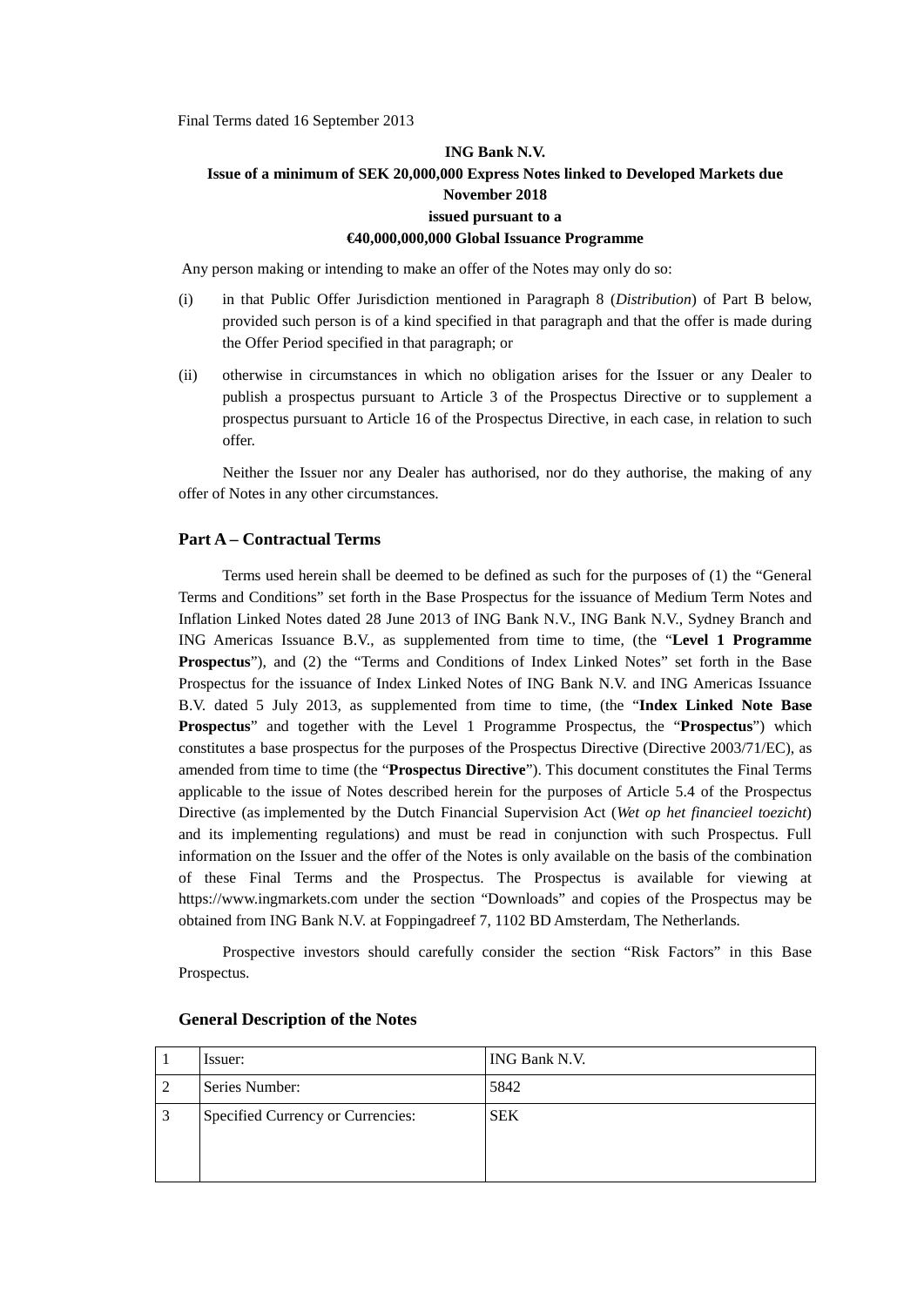| $\overline{4}$<br>5 | <b>Aggregate Nominal Amount:</b><br><b>Issue Price:</b>                   | A minimum of SEK 20,000,000 (The final<br>Aggregate Nominal Amount shall be determined by<br>the Issuer in its sole and absolute discretion, taking<br>the number of allocations into consideration. The<br>Aggregate Nominal Amount<br>final<br>shall<br>be<br>announced on or about the Strike Date<br>on<br>www.ingmarkets.com).<br>100 per cent. of the Aggregate Nominal Amount. |
|---------------------|---------------------------------------------------------------------------|---------------------------------------------------------------------------------------------------------------------------------------------------------------------------------------------------------------------------------------------------------------------------------------------------------------------------------------------------------------------------------------|
| 6                   | <b>Specified Denominations:</b><br>(i)                                    | SEK 10,000                                                                                                                                                                                                                                                                                                                                                                            |
|                     | <b>Calculation Amount:</b><br>(ii)                                        | <b>SEK 10,000</b>                                                                                                                                                                                                                                                                                                                                                                     |
| $\tau$              | <b>Issue Date:</b><br>(i)                                                 | 8 November 2013                                                                                                                                                                                                                                                                                                                                                                       |
|                     | (ii) Interest Commencement Date:                                          | <b>Issue Date</b>                                                                                                                                                                                                                                                                                                                                                                     |
| 8                   | <b>Maturity Date:</b>                                                     | 14 November 2018                                                                                                                                                                                                                                                                                                                                                                      |
| 9                   | <b>Interest Basis:</b>                                                    | Memory Interest                                                                                                                                                                                                                                                                                                                                                                       |
|                     |                                                                           | (further particulars specified below)                                                                                                                                                                                                                                                                                                                                                 |
| 10                  | Redemption/Payment Basis:                                                 | Subject to any purchase and cancellation or early<br>redemption, the Notes will be redeemed on the<br>Maturity Date at the Final Redemption Amount<br>calculated in accordance with paragraph 47 below.                                                                                                                                                                               |
| 11                  | Change of Interest Basis:                                                 | Not Applicable                                                                                                                                                                                                                                                                                                                                                                        |
| 12                  | Put/Call Options:                                                         | Not Applicable                                                                                                                                                                                                                                                                                                                                                                        |
|                     | PROVISIONS RELATING TO INTEREST (IF ANY) PAYABLE                          |                                                                                                                                                                                                                                                                                                                                                                                       |
| 13                  | <b>Fixed Rate Note Provisions:</b>                                        | Not Applicable                                                                                                                                                                                                                                                                                                                                                                        |
| 14                  | <b>Floating Rate Note Provisions:</b>                                     | Not Applicable                                                                                                                                                                                                                                                                                                                                                                        |
| 15                  | <b>Zero Coupon Note Provisions:</b>                                       | Not Applicable                                                                                                                                                                                                                                                                                                                                                                        |
| 16                  | <b>Tailor-Made Interest Note Provisions:</b>                              | Not Applicable                                                                                                                                                                                                                                                                                                                                                                        |
| 17                  | <b>Step-Up Interest Note Provisions:</b>                                  | Not Applicable                                                                                                                                                                                                                                                                                                                                                                        |
| 18                  | <b>Floater Interest Note Provisions:</b>                                  | Not Applicable                                                                                                                                                                                                                                                                                                                                                                        |
| 19                  | <b>Floater with Lock-In Interest Note</b><br><b>Provisions:</b>           | Not Applicable                                                                                                                                                                                                                                                                                                                                                                        |
| 20                  | <b>Reverse Floater Interest Note Provisions:</b>                          | Not Applicable                                                                                                                                                                                                                                                                                                                                                                        |
| 21                  | <b>Ratchet Floater Interest Note Provisions:</b>                          | Not Applicable                                                                                                                                                                                                                                                                                                                                                                        |
| 22                  | <b>Switchable (Fixed to Floating) Interest</b><br><b>Note Provisions:</b> | Not Applicable                                                                                                                                                                                                                                                                                                                                                                        |
| 23                  | <b>Switchable (Floating to Fixed) Interest</b><br><b>Note Provisions:</b> | Not Applicable                                                                                                                                                                                                                                                                                                                                                                        |
| 24                  | <b>Steepener Interest Note Provisions:</b>                                | Not Applicable                                                                                                                                                                                                                                                                                                                                                                        |
| 25                  | <b>Steepener with Lock-In Interest Note</b><br><b>Provisions:</b>         | Not Applicable                                                                                                                                                                                                                                                                                                                                                                        |
| 26                  | <b>Range Accrual(Rates) Interest Note</b><br><b>Provisions:</b>           | Not Applicable                                                                                                                                                                                                                                                                                                                                                                        |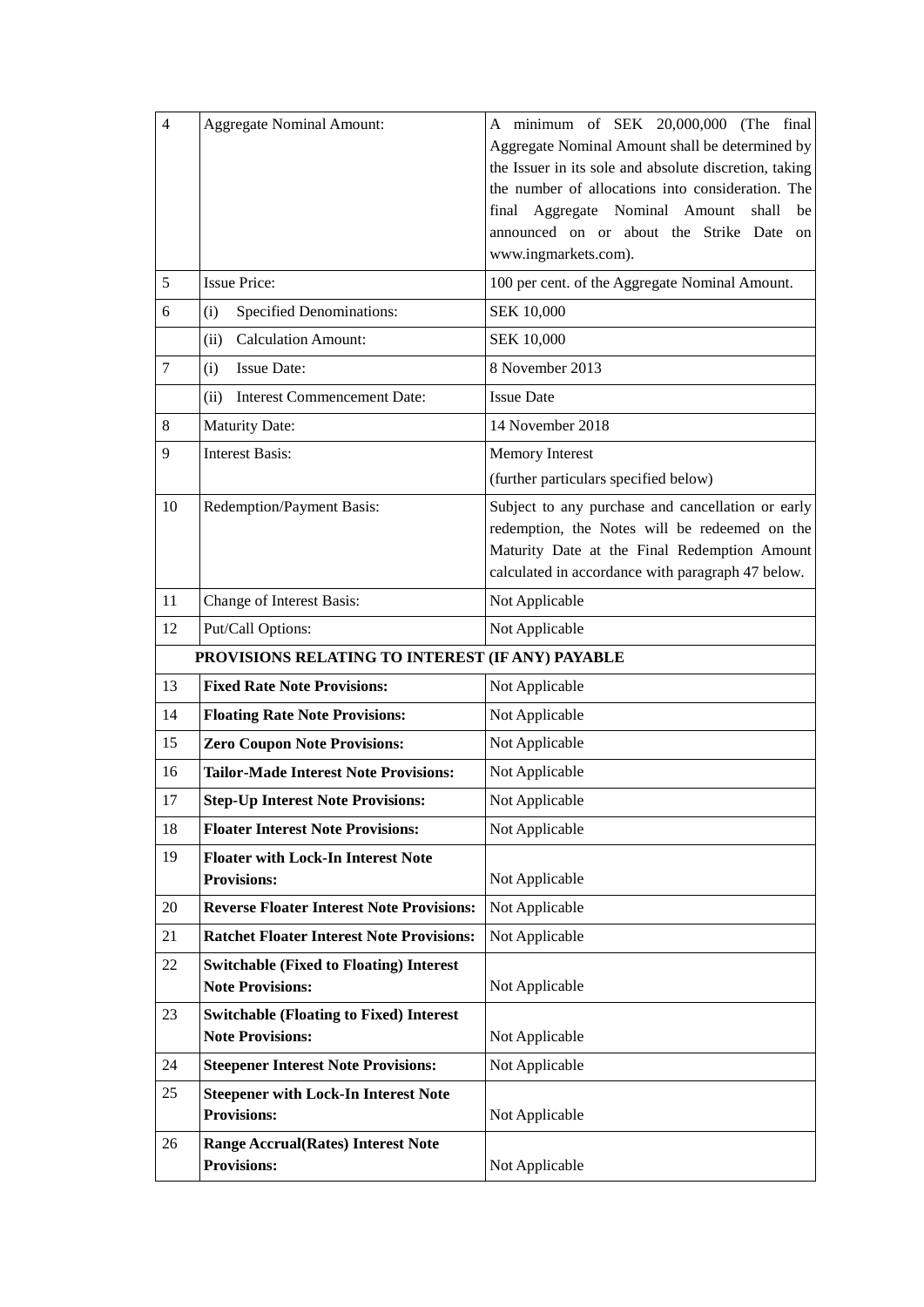| 27 | <b>Range Accrual(Spread) Interest Note</b><br><b>Provisions:</b>                                          |                                                                                             |                                                  |
|----|-----------------------------------------------------------------------------------------------------------|---------------------------------------------------------------------------------------------|--------------------------------------------------|
|    |                                                                                                           | Not Applicable                                                                              |                                                  |
| 28 | <b>Inverse Range Accrual Interest Note</b><br><b>Provisions:</b>                                          | Not Applicable                                                                              |                                                  |
| 29 | <b>KO Range Accrual Interest Note</b><br><b>Provisions:</b>                                               | Not Applicable                                                                              |                                                  |
| 30 | <b>Dual Range Accrual Interest Note</b><br><b>Provisions:</b>                                             | Not Applicable                                                                              |                                                  |
| 31 | <b>Snowball Interest Note Provisions:</b>                                                                 | Not Applicable                                                                              |                                                  |
| 32 | <b>SnowRanger Interest Note Provisions:</b>                                                               | Not Applicable                                                                              |                                                  |
| 33 | <b>Barrier(Rates) Interest Note Provisions:</b>                                                           | Not Applicable                                                                              |                                                  |
| 34 | <b>Reference Item(Inflation) Performance</b><br><b>Linked Interest Note Provisions:</b><br>Not Applicable |                                                                                             |                                                  |
| 35 | <b>Reference Item(Inflation) Indexed</b><br><b>Interest Note Provisions:</b><br>Not Applicable            |                                                                                             |                                                  |
| 36 | <b>Step-Up Barrier Interest Note Provisions:</b>                                                          | Not Applicable                                                                              |                                                  |
| 37 | <b>Memory Interest Note Provisions:</b>                                                                   | Applicable                                                                                  |                                                  |
|    | Additional Business Centre(s):<br>(i)                                                                     | <b>TARGET</b>                                                                               |                                                  |
|    | Asian-in:<br>(ii)                                                                                         | Not Applicable                                                                              |                                                  |
|    | (iii) Basket Level Determination:                                                                         | Not Applicable                                                                              |                                                  |
|    | (iv) Business Day Convention:                                                                             | Following Business Day Convention(Unadjusted)                                               |                                                  |
|    | Coupon Barrier Criterion:<br>(v)                                                                          | Excess/Equal                                                                                |                                                  |
|    | (vi) Coupon Barrier Schedule:                                                                             | Interest Period(t) (ending on<br>(but excluding) Interest<br><b>Payment Date(t))</b>        | <b>Coupon Barrier(t)</b>                         |
|    |                                                                                                           | $t=1$ to 10                                                                                 | 80 per cent. of the Initial<br>Index Level $(k)$ |
|    | (vii) Coupon Observation Date Schedule:                                                                   | <b>Interest Period(t) (ending on</b><br>(but excluding) Interest<br><b>Payment Date(t))</b> | <b>Coupon Observation</b><br>Date(t)             |
|    |                                                                                                           | $t=1$                                                                                       | 30 April 2014                                    |
|    |                                                                                                           | $t=2$                                                                                       | 31 October 2014                                  |
|    |                                                                                                           | $t=3$<br>$t = 4$                                                                            | 30 April 2015<br>2 November 2015                 |
|    |                                                                                                           | $t = 5$                                                                                     | 2 May 2016                                       |
|    |                                                                                                           | $t=6$                                                                                       | 31 October 2016                                  |
|    |                                                                                                           | $t=7$                                                                                       | 1 May 2017                                       |
|    |                                                                                                           | $t = 8$                                                                                     | 31 October 2017                                  |
|    |                                                                                                           | $t=9$                                                                                       | 30 April 2018                                    |
|    |                                                                                                           | $t=10$                                                                                      | <b>Valuation Date</b>                            |
|    | (viii) Day Count Fraction:                                                                                | 1/1                                                                                         |                                                  |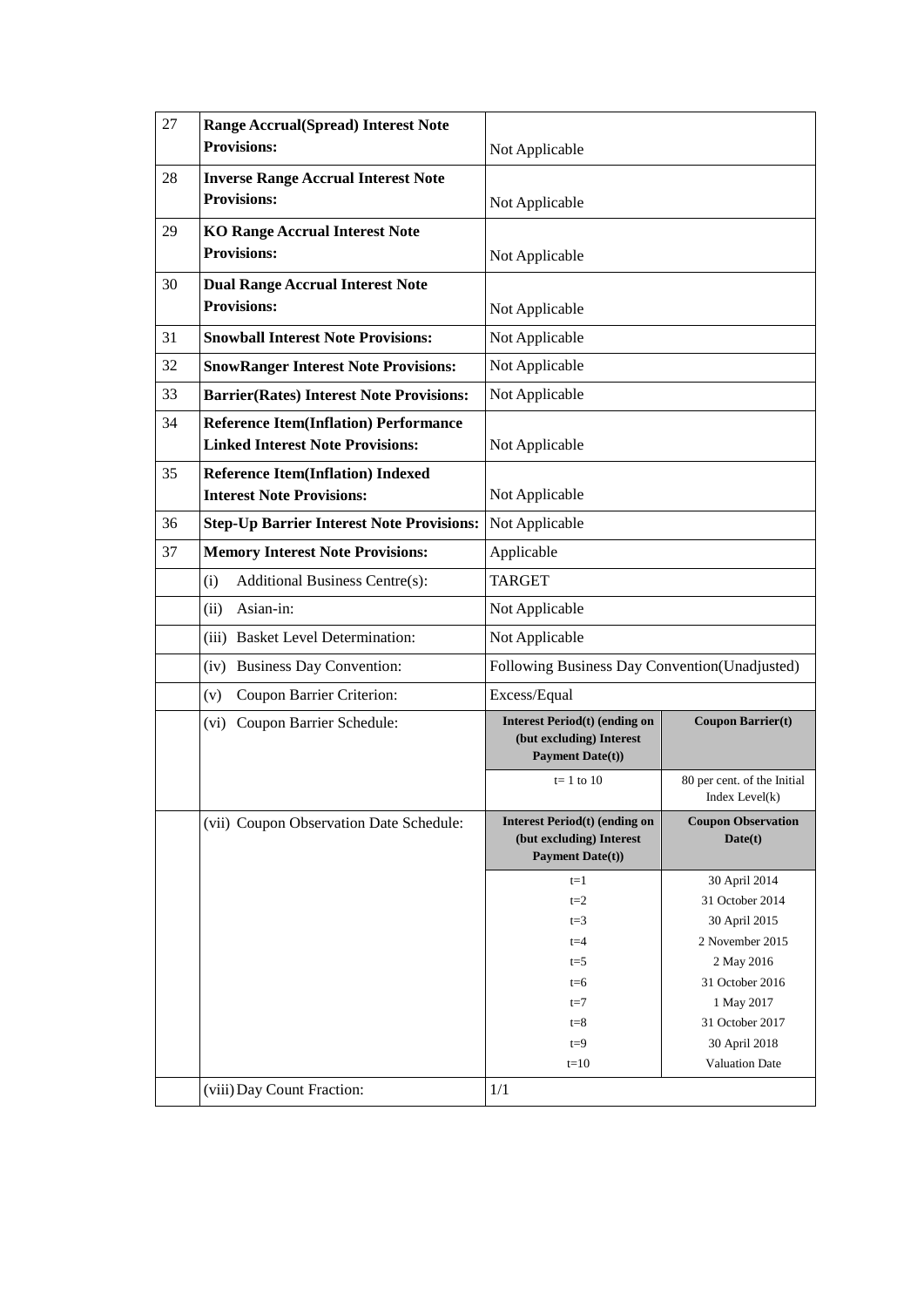|    | (ix) Interest Payment Dates:                                                                           | 14 May 2014, 14 November 2014, 15 May 2015,<br>16 November 2015, 16 May 2016, 14 November<br>2016, 15 May 2017, 14 November 2017, 14 May<br>2018 and the Maturity Date.                                                                                   |
|----|--------------------------------------------------------------------------------------------------------|-----------------------------------------------------------------------------------------------------------------------------------------------------------------------------------------------------------------------------------------------------------|
|    | Lookback-in:<br>(x)                                                                                    | Not Applicable                                                                                                                                                                                                                                            |
|    | (xi) Memory:                                                                                           | 4.25 per cent. (indicative, the final Memory shall<br>be determined by the Issuer on or about the Strike<br>Date and shall be announced on<br>www.ingmarkets.com. The final Memory shall not<br>be less than 3.25 per cent.)                              |
|    | (xii) Party responsible for calculating the<br>Rate<br>of<br>Interest<br>and<br>Interest(s)<br>Amount: | <b>Calculation Agent</b>                                                                                                                                                                                                                                  |
|    | (xiii) Specified Time:                                                                                 | Applicable                                                                                                                                                                                                                                                |
|    | <b>Constant Monitoring:</b>                                                                            | Not Applicable                                                                                                                                                                                                                                            |
|    | Valuation Time Only:                                                                                   | Applicable                                                                                                                                                                                                                                                |
|    | $(xiv)$ Rate of Interest $(1)$ :                                                                       | 4.25 per cent. (indicative, the final Rate of<br>Interest $(1)$ shall be determined by the Issuer on or<br>about the Strike Date and shall be announced on<br>www.ingmarkets.com. The final Rate of Interest(1)<br>shall not be less than 3.25 per cent.) |
|    | (xv) Strike Date:                                                                                      | 31 October 2013                                                                                                                                                                                                                                           |
|    | (xvi) Other terms relating to the method of<br>calculating interest on Memory Interest<br>Notes:       | None                                                                                                                                                                                                                                                      |
| 38 | <b>One Touch Memory Interest:</b>                                                                      | Not Applicable                                                                                                                                                                                                                                            |
| 39 | <b>Range Accrual(Index) Interest Note</b><br><b>Provisions:</b>                                        | Not Applicable                                                                                                                                                                                                                                            |
| 40 | <b>Barrier(Index) Interest Note Provisions:</b>                                                        | Not Applicable                                                                                                                                                                                                                                            |
| 41 | <b>One Touch Barrier(Index) Interest</b>                                                               | Not Applicable                                                                                                                                                                                                                                            |
| 42 | <b>Reference Item(Index) Performance</b><br><b>Linked Interest Note Provisions:</b>                    | Not Applicable                                                                                                                                                                                                                                            |
| 43 | <b>Best Of Interest:</b>                                                                               | Not Applicable                                                                                                                                                                                                                                            |
| 44 | <b>One Touch Lock-In(Index) Interest</b>                                                               | Not Applicable                                                                                                                                                                                                                                            |
|    | PROVISIONS RELATING TO REDEMPTION                                                                      |                                                                                                                                                                                                                                                           |
| 45 | <b>Issuer Call:</b>                                                                                    | Not Applicable                                                                                                                                                                                                                                            |
| 46 | <b>Investor Put:</b>                                                                                   | Not Applicable                                                                                                                                                                                                                                            |
| 47 | <b>Final Redemption Amount of each Note:</b>                                                           | Calculated in accordance with Express<br><b>Note</b><br>Provisions.                                                                                                                                                                                       |
| 48 | <b>Inflation Indexed Redemption Note</b><br><b>Provisions:</b>                                         | Not Applicable                                                                                                                                                                                                                                            |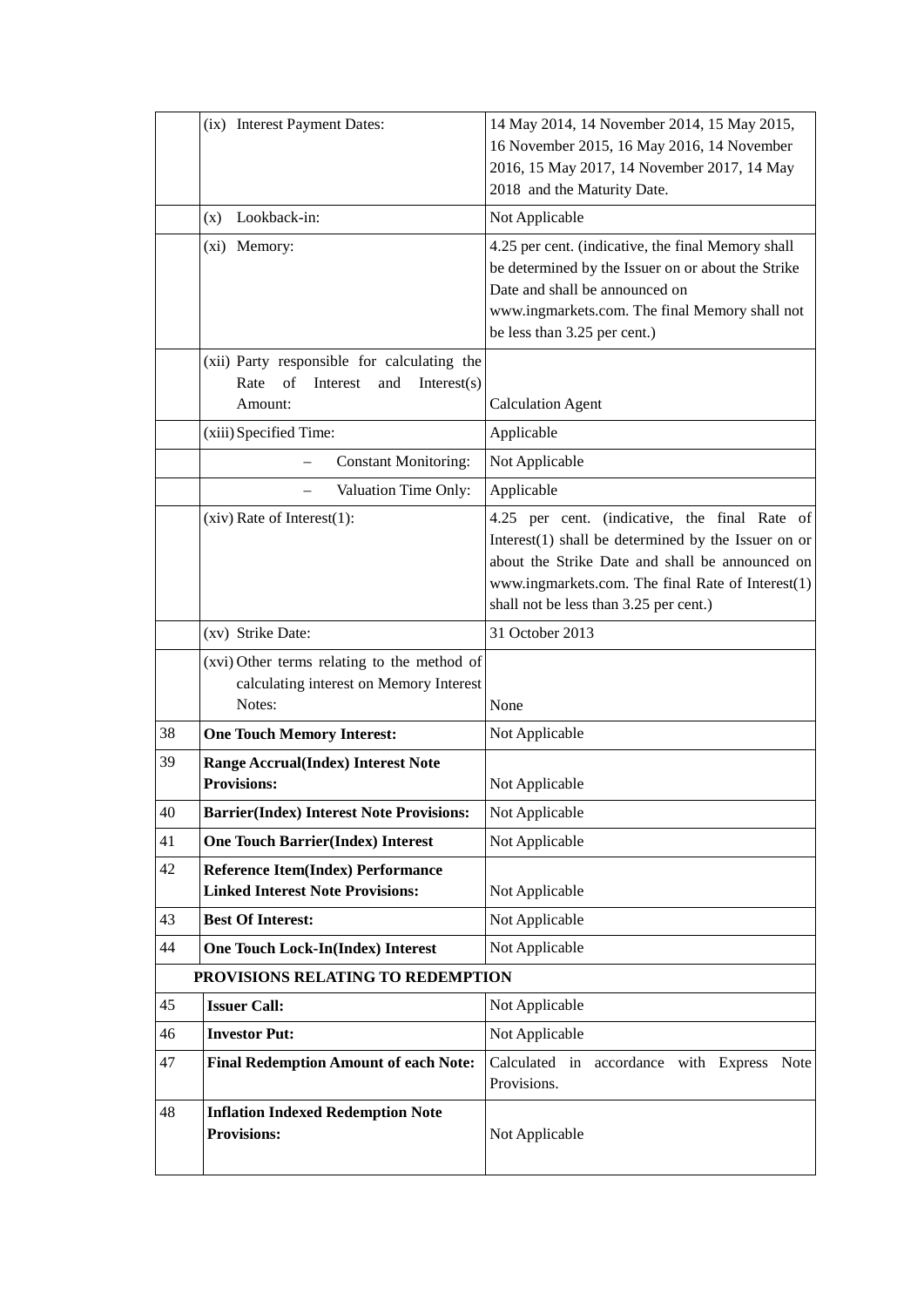| 49 | <b>Inflation Indexed with Floor Redemption</b><br><b>Note Provisions:</b> | Not Applicable                                                                                                                                                                                                                                        |  |
|----|---------------------------------------------------------------------------|-------------------------------------------------------------------------------------------------------------------------------------------------------------------------------------------------------------------------------------------------------|--|
| 50 | <b>Uncapped (Partial) Capital Protection</b><br><b>Note Provisions:</b>   | Not Applicable                                                                                                                                                                                                                                        |  |
| 51 | <b>Capped (Partial) Capital Protection Note</b><br><b>Provisions:</b>     | Not Applicable                                                                                                                                                                                                                                        |  |
| 52 | (Partial) Capital Protection With Knock-<br><b>Out Note Provisions:</b>   | Not Applicable                                                                                                                                                                                                                                        |  |
| 53 | (Partial) Capital Protection (Vanilla)<br><b>Note Provisions:</b>         | Not Applicable                                                                                                                                                                                                                                        |  |
| 54 | <b>Reverse Convertible Note Provisions:</b>                               | Not Applicable                                                                                                                                                                                                                                        |  |
| 55 | <b>Barrier Reverse Convertible Note</b><br><b>Provisions:</b>             | Not Applicable                                                                                                                                                                                                                                        |  |
| 56 | <b>Capped Outperformance Note</b><br><b>Provisions:</b>                   | Not Applicable                                                                                                                                                                                                                                        |  |
| 57 | <b>Capped Bonus Note Provisions:</b>                                      | Not Applicable                                                                                                                                                                                                                                        |  |
| 58 | <b>Express Note Provisions:</b>                                           | Applicable                                                                                                                                                                                                                                            |  |
|    | (i)<br>Asian-in:                                                          | Not Applicable                                                                                                                                                                                                                                        |  |
|    | Strike Level(k) Criterion:<br>(ii)                                        | Excess/Equal                                                                                                                                                                                                                                          |  |
|    | (iii) Business Day:                                                       | A day on which (i) commercial banks and foreign<br>exchange markets settle payments and are open for<br>general business (including dealing in foreign<br>exchange and foreign currency deposits) in<br>Stockholm and (ii) the TARGET System is open. |  |
|    | (iv) Leverage Put:                                                        | 100 per cent.                                                                                                                                                                                                                                         |  |
|    | (v) Lookback-in:                                                          | Not Applicable                                                                                                                                                                                                                                        |  |
|    | (vi) Specified Time:                                                      | Applicable                                                                                                                                                                                                                                            |  |
|    | <b>Constant Monitoring:</b>                                               | Not Applicable                                                                                                                                                                                                                                        |  |
|    | Valuation Time Only:                                                      | Applicable                                                                                                                                                                                                                                            |  |
|    | (vii) Redemption Barrier Provisions:                                      | Applicable                                                                                                                                                                                                                                            |  |
|    | Redemption Barrier applicable<br>to the Basket or to each<br>$Index(k)$ : | Index(k)                                                                                                                                                                                                                                              |  |
|    | Redemption Barrier Event:                                                 | Less than                                                                                                                                                                                                                                             |  |
|    | <b>Redemption Barrier Event</b><br>Determination Day:                     | Valuation Date                                                                                                                                                                                                                                        |  |
|    | Redemption Barrier(Knock-<br>$in)(k)$ :                                   | Applicable                                                                                                                                                                                                                                            |  |
|    | Redemption Barrier(Knock-in)<br>Percentage:                               | 60 per cent.                                                                                                                                                                                                                                          |  |
|    | <b>Redemption Barrier</b><br>Observation:                                 | <b>Final Monitoring</b>                                                                                                                                                                                                                               |  |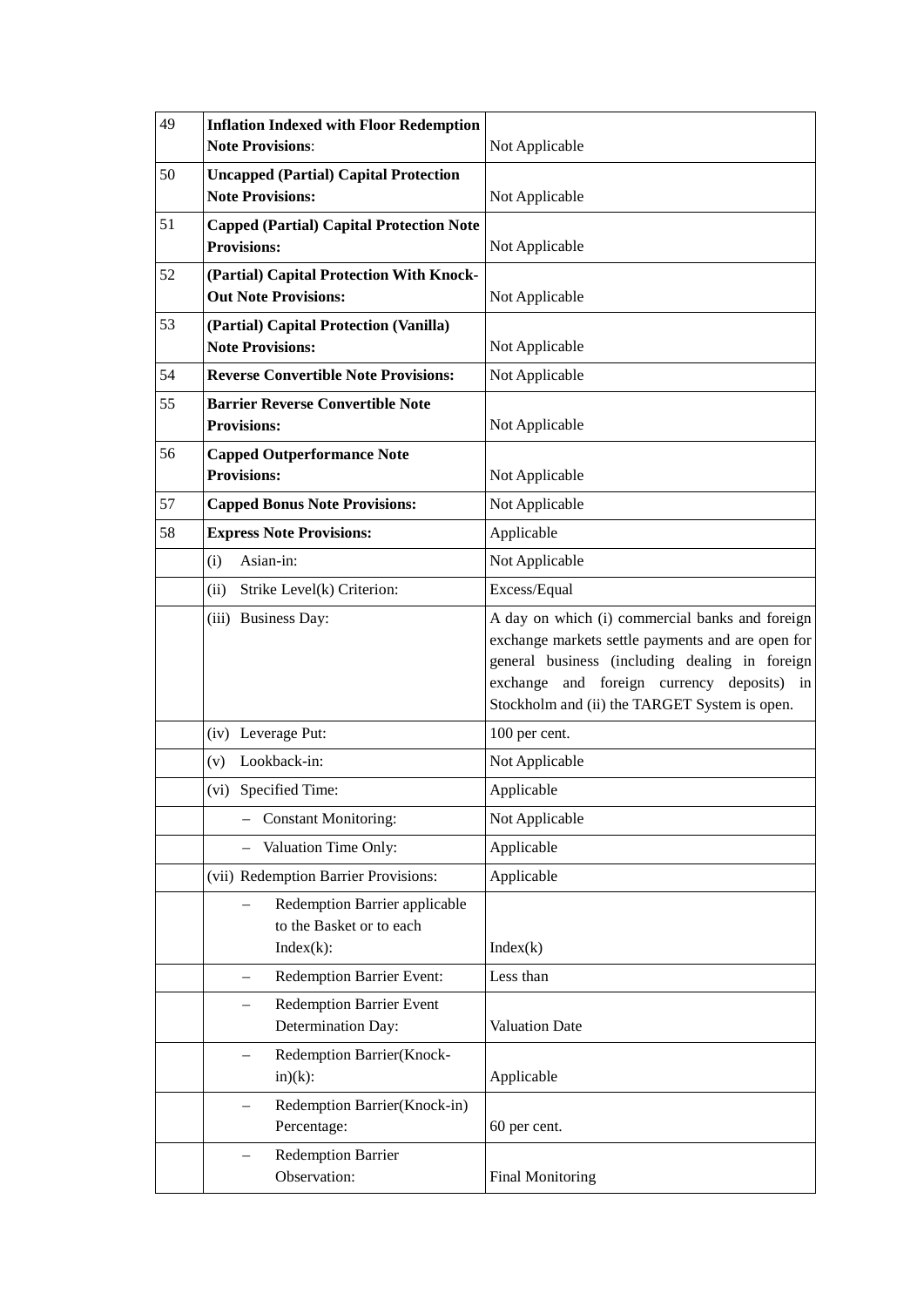|    | Redemption Barrier Observation<br>Period Start Date:                                                                           | Not Applicable                                                                                                               |
|----|--------------------------------------------------------------------------------------------------------------------------------|------------------------------------------------------------------------------------------------------------------------------|
|    | Redemption Barrier Observation<br>Period End Date:                                                                             | Not Applicable                                                                                                               |
|    | (viii) Strike Date:                                                                                                            | 31 October 2013                                                                                                              |
|    | (ix) Strike Level Percentage:                                                                                                  | 100 per cent.                                                                                                                |
|    | <b>Valuation Date:</b><br>(x)                                                                                                  | 31 October 2018                                                                                                              |
|    | (xi) Worst of:                                                                                                                 | Applicable                                                                                                                   |
| 59 | <b>Tracker Note Provisions:</b>                                                                                                | Not Applicable                                                                                                               |
| 60 | <b>Outperformance Note Provisions:</b>                                                                                         | Not Applicable                                                                                                               |
| 61 | <b>Bonus Note Provisions:</b>                                                                                                  | Not Applicable                                                                                                               |
| 62 | <b>Outperformance Bonus Note Provisions:</b>                                                                                   | Not Applicable                                                                                                               |
| 63 | <b>Twin-Win Note Provisions:</b>                                                                                               | Not Applicable                                                                                                               |
| 64 | <b>Warrant Note Provisions:</b>                                                                                                | Not Applicable                                                                                                               |
| 65 | <b>Spread Warrant Note Provisions:</b>                                                                                         | Not Applicable                                                                                                               |
| 66 | <b>Knock-Out Warrant Note Provisions:</b>                                                                                      | Not Applicable                                                                                                               |
| 67 | Other:                                                                                                                         |                                                                                                                              |
|    | Early Redemption Amount of each<br>(i)<br>Note payable on redemption for<br>taxation reasons or on Issuer event of<br>default: | Early Redemption Amount to be equal to Fair<br>Market Value as set out in Condition $7(e)(iv)$ of<br>the General Conditions. |
|    | Notice period (if other than as set out<br>(ii)<br>in the General Conditions):                                                 | As specified in the General Conditions.                                                                                      |
|    | (iii) Condition $7$ (i) of the General<br>Conditions:                                                                          | Applicable                                                                                                                   |
|    | (iv) Unwind<br>Costs<br>(with<br>respect<br>to<br>Condition<br>7(k)<br>(Adjustments<br>and<br>Early Redemption):               | Applicable                                                                                                                   |
|    |                                                                                                                                | PROVISIONS RELATING TO THE UNDERLYING INDICES OR BASKET OF INDICES                                                           |
| 68 | <b>Maturity Date Extension:</b>                                                                                                | Applicable                                                                                                                   |
|    | Number of Extension Business Days:                                                                                             | 8 Business Days                                                                                                              |
| 69 | <b>Interest Payment Date Extension:</b>                                                                                        | Applicable                                                                                                                   |
|    | Number of Extension Business Days:                                                                                             | 8 Business Days                                                                                                              |
| 70 | <b>Automatic Early Redemption:</b>                                                                                             | Applicable                                                                                                                   |
|    | <b>Automatic Early Redemption</b><br>$\overline{\phantom{0}}$<br>Amount(t):                                                    | $CA \times CA$ Factor $\times$ 100%                                                                                          |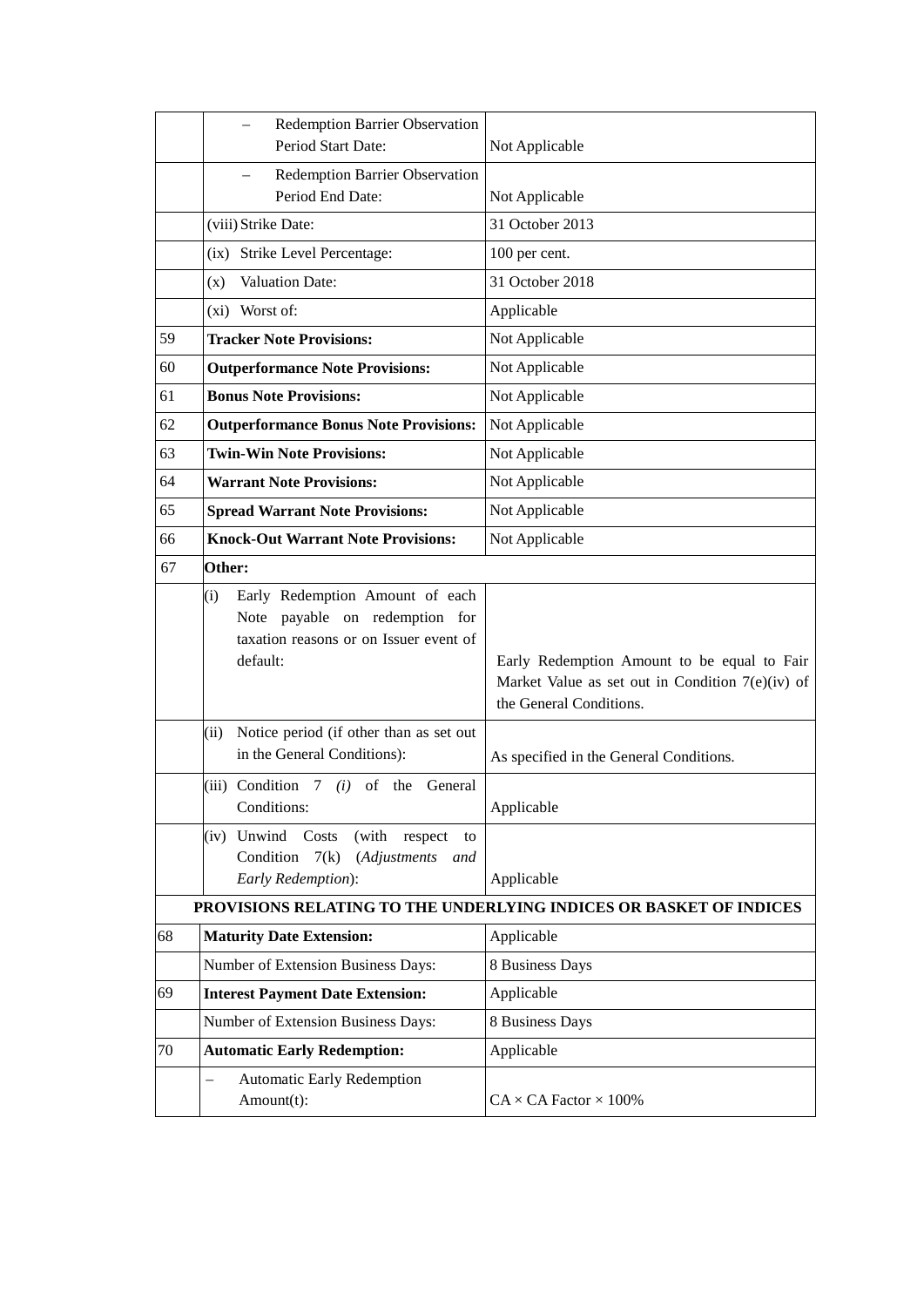|    | Automatic Early Redemption Date(s):                                                                    | 14 November 2014, 15 May 2015, 16 November<br>2015, 16 May 2016, 14 November 2016, 15 May<br>2017, 14 November 2017 and 14 May 2018.                        |
|----|--------------------------------------------------------------------------------------------------------|-------------------------------------------------------------------------------------------------------------------------------------------------------------|
|    | <b>Automatic Early Redemption Event:</b>                                                               | The Index Level $(k)(t)$ of each and every Index in<br>the Basket at the Specified Time is greater than or<br>equal to the relevant Initial Index Level(k). |
|    | <b>Automatic Early Redemption</b><br>$\overline{\phantom{0}}$<br><b>Observation Period Start Date:</b> | Not Applicable                                                                                                                                              |
|    | <b>Automatic Early Redemption</b><br><b>Observation Period End Date:</b>                               | Not Applicable                                                                                                                                              |
|    | Automatic Early Redemption Level(t):                                                                   | Not Applicable                                                                                                                                              |
|    | Automatic Early Redemption Rate:<br>$\overline{\phantom{0}}$                                           | Not Applicable                                                                                                                                              |
|    | Automatic Early Redemption<br>-<br>Valuation Date(t):                                                  | 31 October 2014, 30 April 2015, 2 November 2015,<br>2 May 2016, 31 October 2016, 1 May 2017, 31<br>October 2017 and 30 April 2018.                          |
|    | <b>Automatic Early Redemption</b><br>Schedule:                                                         | Not Applicable                                                                                                                                              |
| 71 | <b>Averaging Disruption Provisions:</b>                                                                | Postponement                                                                                                                                                |
| 72 | <b>Basket Disruption Provisions:</b>                                                                   | Applicable                                                                                                                                                  |
|    | Common Scheduled Trading Days:                                                                         | Not Applicable                                                                                                                                              |
|    | <b>Common Disrupted Days:</b><br>$\overline{\phantom{0}}$                                              | Not Applicable                                                                                                                                              |
|    | Individual Disrupted Days:                                                                             | Not Applicable                                                                                                                                              |
| 73 | <b>Definition of Additional Disruption</b><br>Event:                                                   |                                                                                                                                                             |
|    |                                                                                                        |                                                                                                                                                             |
|    | Change in Law:                                                                                         | Applicable                                                                                                                                                  |
|    | Hedging Disruption:                                                                                    | Applicable                                                                                                                                                  |
| 74 | <b>Cut-off Dates:</b>                                                                                  |                                                                                                                                                             |
|    | Automatic Early Redemption Cut-<br>Off Date:                                                           | Shall have the meaning given to it in the Index<br>Linked Notes Conditions.                                                                                 |
|    | <b>Observation Cut-Off Date:</b>                                                                       | Shall have the meaning given to it in the Index<br>Linked Notes Conditions.                                                                                 |
|    | Valuation Cut-Off Date:                                                                                | Shall have the meaning given to it in the Index<br>Linked Notes Conditions.                                                                                 |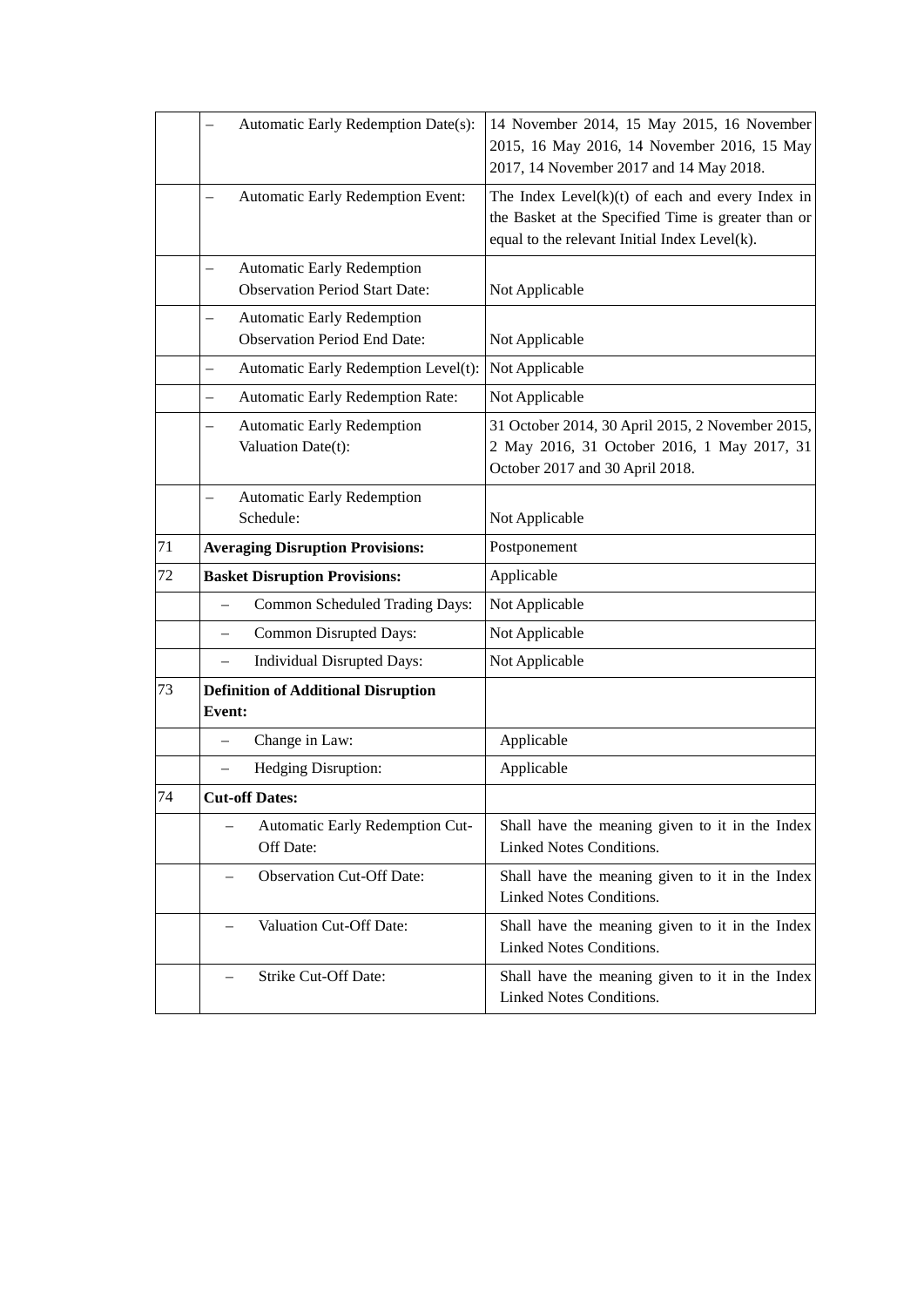| 75 | "Basket" means a basket composed of Index in the relative proportion issued by each<br>each Index Sponsor specified below: |                                           |                                                                                               |                                                                                               |     |  |
|----|----------------------------------------------------------------------------------------------------------------------------|-------------------------------------------|-----------------------------------------------------------------------------------------------|-----------------------------------------------------------------------------------------------|-----|--|
|    | <b>Index</b><br><b>Bloomber Code</b><br>$\bf k$<br><b>Index Sponsor</b>                                                    |                                           |                                                                                               | Weighting(k)                                                                                  |     |  |
|    | <b>OMX</b> Stockholm<br>OMX < Index<br>$\mathbf{1}$<br>30 Index                                                            |                                           | Shall have the meaning given to it in<br>Condition 9 of the Index Linked Notes<br>Conditions. | 25%                                                                                           |     |  |
|    | S&P 500 Index                                                                                                              | SPX <index></index>                       | $\overline{2}$                                                                                | Shall have the meaning given to it in<br>Condition 9 of the Index Linked Notes<br>Conditions. | 25% |  |
|    | <b>EURO Stoxx 50</b><br>Index                                                                                              | SX5E <index></index>                      | 3                                                                                             | Shall have the meaning given to it in<br>Condition 9 of the Index Linked Notes<br>Conditions. | 25% |  |
|    | S&P/ASX 200<br>Index                                                                                                       | $AS51$ <index></index>                    | 4                                                                                             | Shall have the meaning given to it in<br>Condition 9 of the Index Linked Notes<br>Conditions. | 25% |  |
|    | <b>GENERAL PROVISIONS APPLICABLE TO THE NOTES</b>                                                                          |                                           |                                                                                               |                                                                                               |     |  |
| 76 | <b>Form of Notes:</b><br>(i)<br>Form:                                                                                      |                                           | <b>Swedish Notes</b>                                                                          |                                                                                               |     |  |
|    | (ii) New Global Note:                                                                                                      |                                           | N <sub>o</sub>                                                                                |                                                                                               |     |  |
| 77 | Additional Financial Centre(s) or other<br>special provisions relating to Payment Days:                                    |                                           | <b>TARGET</b>                                                                                 |                                                                                               |     |  |
| 78 | Talons for future Coupons to be attached to<br>Definitive Bearer Notes (and dates on which<br>such Talons mature):         |                                           | N <sub>o</sub>                                                                                |                                                                                               |     |  |
| 79 | FX, BENCHMARK, FX CONVERTIBILITY EVENT, FX TRANSFERABILITY EVENT<br><b>AND TAX EVENT PROVISIONS</b>                        |                                           |                                                                                               |                                                                                               |     |  |
|    | <b>FX Provisions:</b><br>(i)                                                                                               |                                           |                                                                                               | Not Applicable                                                                                |     |  |
|    | (ii) Benchmark Provisions:                                                                                                 |                                           |                                                                                               | Not Applicable                                                                                |     |  |
|    |                                                                                                                            | (iii) FX Convertibility Event Provisions: |                                                                                               | Not Applicable                                                                                |     |  |
|    |                                                                                                                            | (iv) FX Transferability Event Provisions: |                                                                                               | Not Applicable                                                                                |     |  |
|    | <b>Tax Event Provisions:</b><br>(v)                                                                                        |                                           |                                                                                               | Not Applicable                                                                                |     |  |
| 80 |                                                                                                                            | <b>INFLATION LINKED PROVISIONS:</b>       |                                                                                               | Not Applicable                                                                                |     |  |

Signed on behalf of the Issuer:

ING BANK N.V.

| By: |                 | By: |                 |
|-----|-----------------|-----|-----------------|
|     | Duly authorised |     | Duly authorised |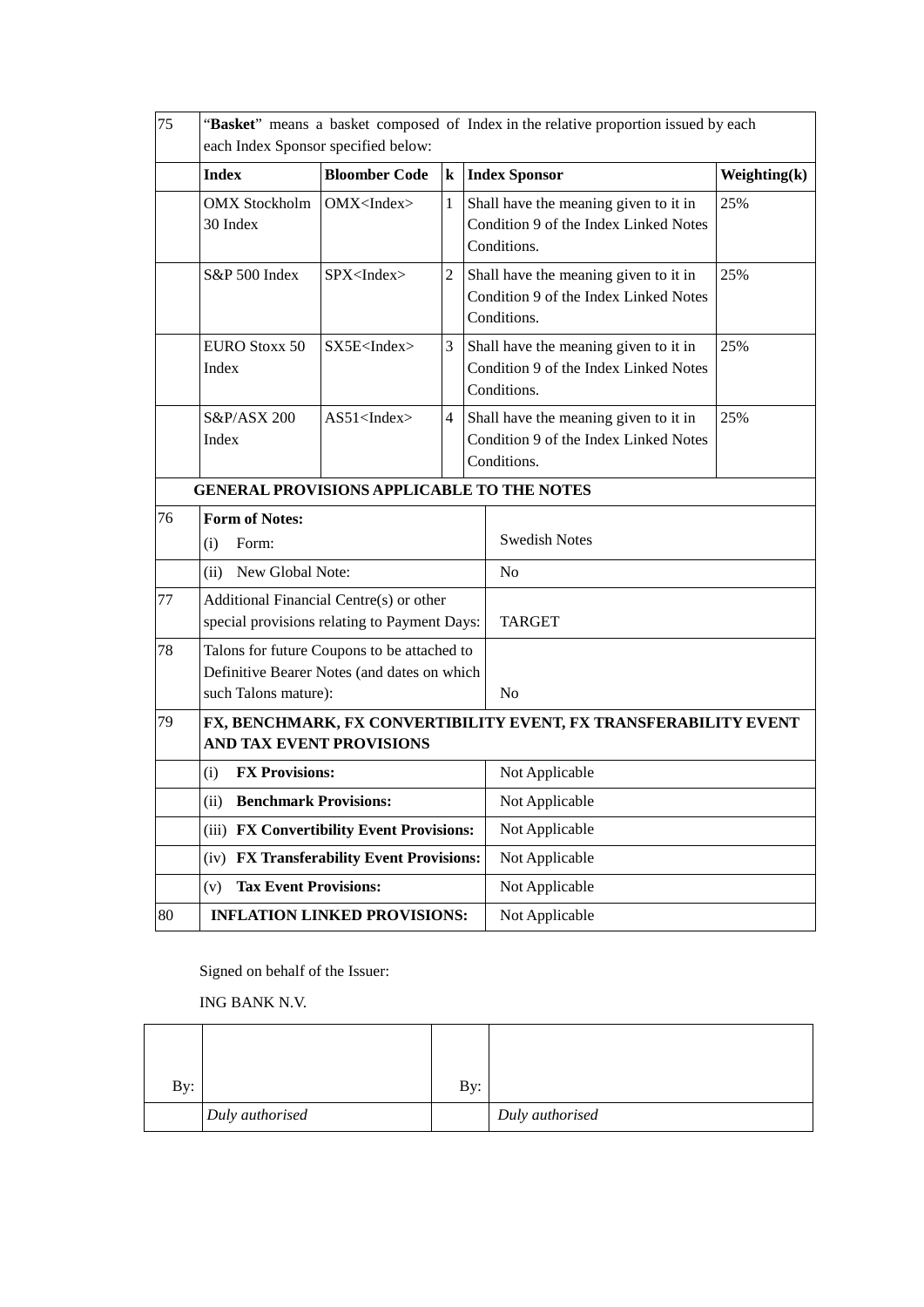## **PART B – OTHER INFORMATION**

## **1 LISTING**

| $(i)$ Listing:                           | NASDAQ OMX                                                                                                                                                        |
|------------------------------------------|-------------------------------------------------------------------------------------------------------------------------------------------------------------------|
| (ii) Admission to trading:               | Application is expected to be made for the Notes to be admitted to<br>trading on NASDAQ OMX with effect from the Issue Date or as<br>soon as possible thereafter. |
| (iii) As-if-and-when-issued-<br>trading: | Not Applicable                                                                                                                                                    |

### **2 RATINGS**

| `he<br>Notes will not be rated<br>Aatings. |  |
|--------------------------------------------|--|
|--------------------------------------------|--|

### **3 INTERESTS OF NATURAL AND LEGAL PERSONS INVOLVED IN THE OFFER**

Save for any fees payable to the Dealers, so far as the Issuer is aware, no person involved in the issue of the Notes has an interest material to the offer. The Dealers and their affiliates have engaged, and may in the future engage, in investment banking and/or commercial banking transactions with, and may perform other services for, the Issuer and its affiliates in the ordinary course of business.

# **4 REASONS FOR THE OFFER, ESTIMATED NET PROCEEDS AND TOTAL EXPENSES**

| (i) Reasons for the offer:     | See "Use of Proceeds" wording in the Prospectus. |
|--------------------------------|--------------------------------------------------|
| (ii) Estimated total expenses: | SEK 1,500 Listing Fee                            |
|                                | SEK 5,000 Annual Fee                             |

### **5 DETAILS OF UNDERLYING INDEX/INDICES**

The return on the Notes is linked to the performance of the underlying Indices. Each of the levels of the Indices, may go down as well as up throughout the life of the Notes. Fluctuations in the levels of the Indices will affect the value of and return on the Notes. A negative performance of any of the Indices might have an adverse effect on the value of and the return on the Notes.

Details of the past and further performance of the Indices in the Basket and their volatility can be obtained from:

- In respect of Index(1); [http://www.bloomberg.com/quote/OMX:IND](http://en.indices.cc/indices/details/rdu/) and Bloomberg page: OMX <Index>;
- In respect of Index(2); http://www.bloomberg.com/quote/SPX:IND and Bloomberg page: SPX <Index>;
- In respect of Index(3); http://www.stoxx.com/indices/index\_information.html?symbol=sx5E and Bloomberg page: SX5E <Index>; and
- In respect of Index(4); http://www.bloomberg.com/quote/AS51:IND and Bloomberg page: AS51 <Index>.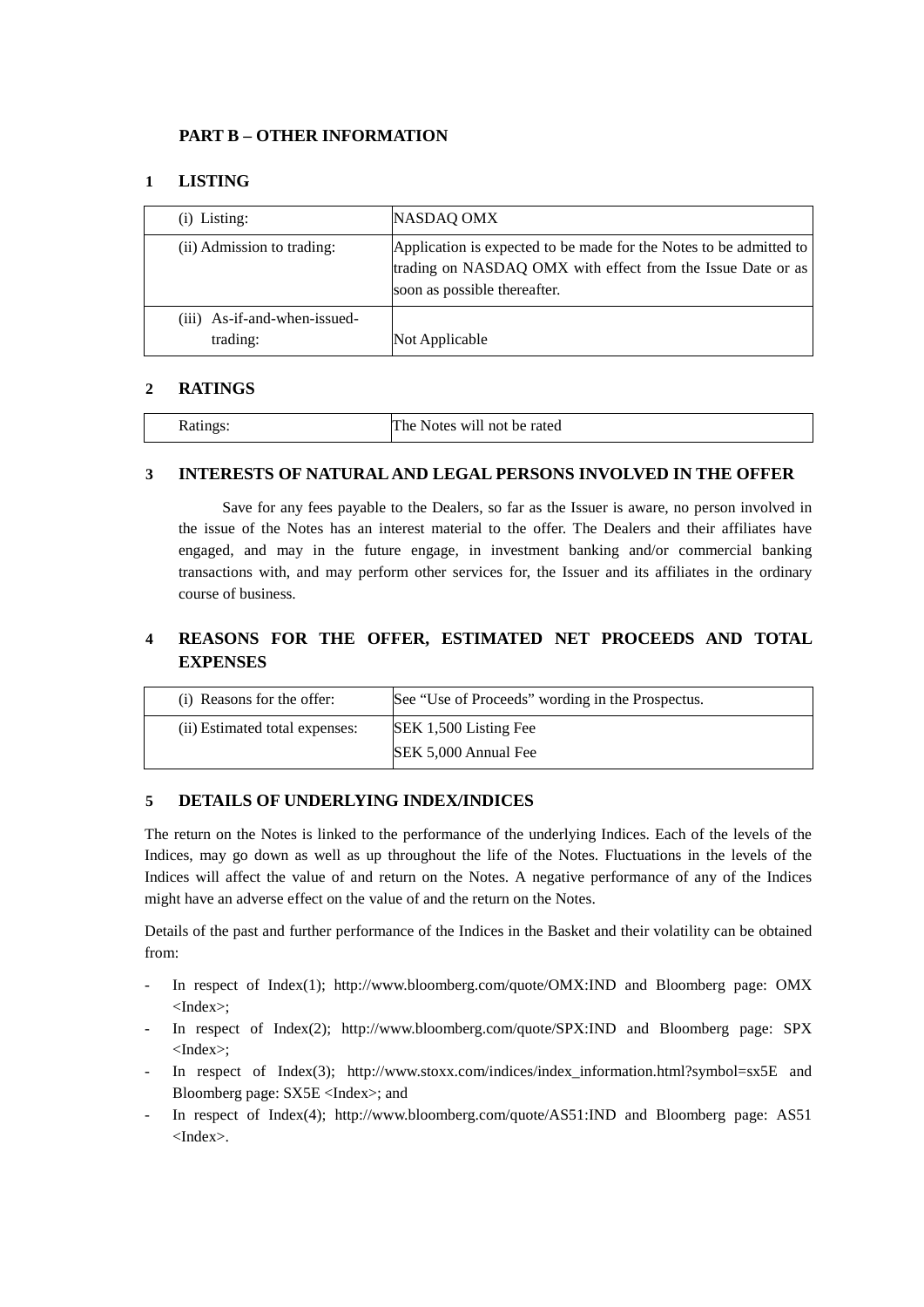### **6 POST-ISSUANCE INFORMATION**

Post-issuance information in relation to the Notes will be made available on www.ingmarkets.com. There is no assurance that the Issuer will continue to provide such information for the life of the Notes.

## **7 OPERATIONAL INFORMATION**

| (i)  | ISIN Code:                                                                                                                                                                                                                          | SE0005391877                                                                        |
|------|-------------------------------------------------------------------------------------------------------------------------------------------------------------------------------------------------------------------------------------|-------------------------------------------------------------------------------------|
| (ii) | Common Code:                                                                                                                                                                                                                        | Not Applicable                                                                      |
|      | (iii) Other relevant code:                                                                                                                                                                                                          | AE4345                                                                              |
|      | (iv) Any clearing system(s) other<br>than Euroclear Bank SA/NV<br>and Clearstream Banking,<br>société anonyme, Euroclear<br>Netherlands and the<br><b>Depository Trust Company</b><br>and the relevant<br>identification number(s): | Euroclear Sweden AB, Klarabergsviadukten 63, Box 191, 101 23,<br>Stockholm, Sweden  |
| (v)  | Delivery:                                                                                                                                                                                                                           | Delivery against payment                                                            |
|      | (vi) Names and addresses of<br>additional Paying Agent(s)<br>(if any):                                                                                                                                                              | Skandinaviska Enskilda Banken AB (publ.)<br>Kungsträdgårdsgatan<br>106 40 Stockholm |
|      | (vii) Name and address of<br>Calculation Agent (if other<br>than the Issuer or<br>Guarantor):                                                                                                                                       | Not Applicable                                                                      |
|      | (viii) Name and address of Finnish<br>Registrar/Norwegian<br>Registrar/Swedish Registrar:                                                                                                                                           | Euroclear Sweden AB, Klarabergsviadukten 63, Box 191, 101 23,<br>Stockholm, Sweden  |
|      | (ix) Name and address of Finnish<br>Issuing Agent/Norwegian<br>Issuing Agent/Swedish<br><b>Issuing Agent:</b>                                                                                                                       | Skandinaviska Enskilda Banken AB (publ.)<br>Kungsträdgårdsgatan<br>106 40 Stockholm |
| (x)  | Intended to be held in a<br>manner which would allow<br>Eurosystem eligibility:                                                                                                                                                     | No                                                                                  |

## **8 DISTRIBUTION**

| (i) | Method of distribution: | Non-syndicated |
|-----|-------------------------|----------------|
|     |                         |                |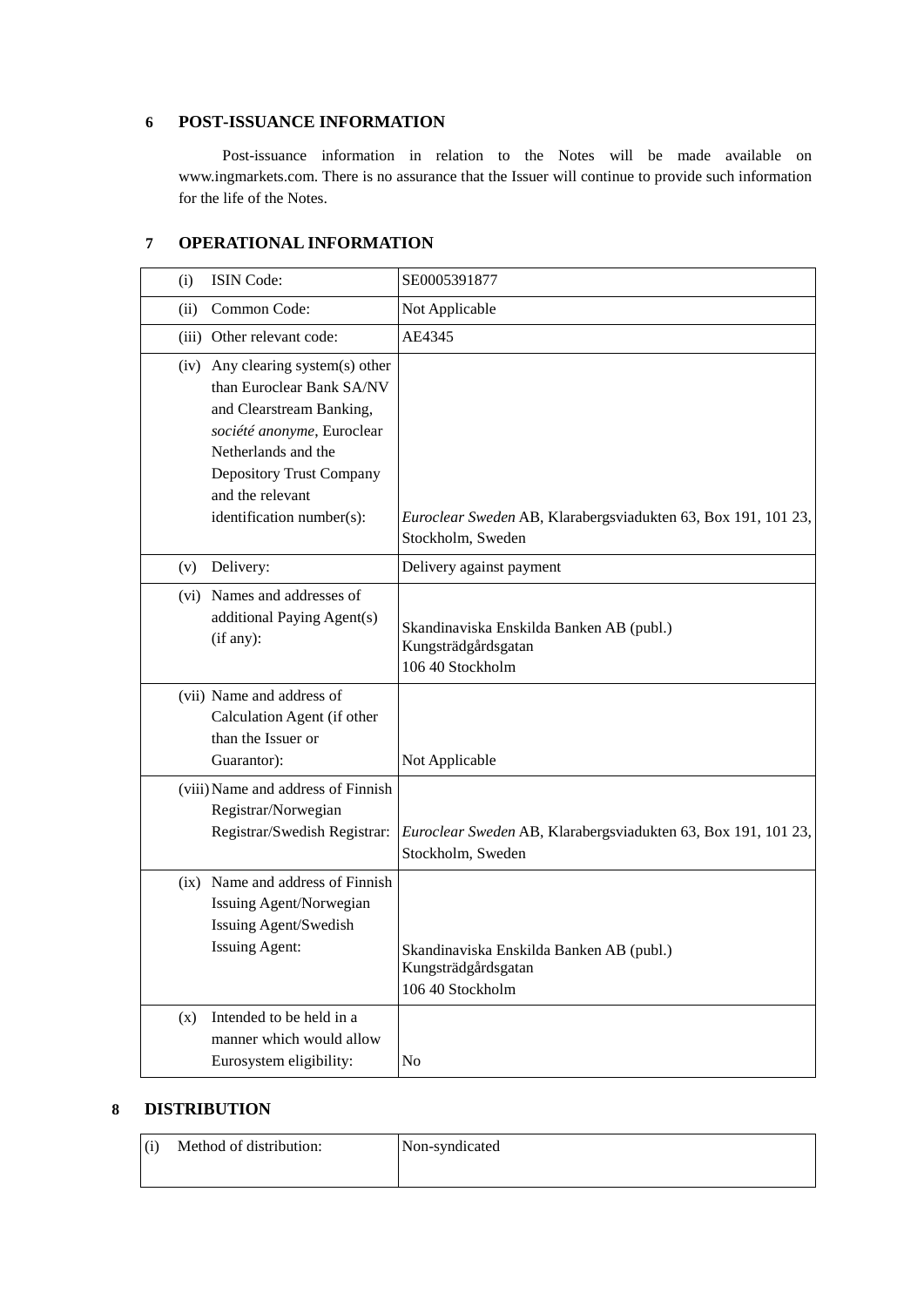| (ii)<br>If non-syndicated, name of     |                                                                                                                                                                                                                                                                                                                                                                                                                                                                                                                                                                                                                                                                                                                                                                       |
|----------------------------------------|-----------------------------------------------------------------------------------------------------------------------------------------------------------------------------------------------------------------------------------------------------------------------------------------------------------------------------------------------------------------------------------------------------------------------------------------------------------------------------------------------------------------------------------------------------------------------------------------------------------------------------------------------------------------------------------------------------------------------------------------------------------------------|
| relevant Dealer:                       | The Notes are not being underwritten by any Dealer(s).                                                                                                                                                                                                                                                                                                                                                                                                                                                                                                                                                                                                                                                                                                                |
| (iii) Total commission and concession: | (a) Distribution fee: 4.00 per cent. upfront (indicative, the final<br>Distribution fee will not be higher than 4.00 per cent.); and<br>(b) a commission may be charged to investors by the distributor<br>and/or financial intermediary. Further information can be<br>obtained from the distributor.                                                                                                                                                                                                                                                                                                                                                                                                                                                                |
| (iv) U.S. Selling Restrictions:        | Not Applicable                                                                                                                                                                                                                                                                                                                                                                                                                                                                                                                                                                                                                                                                                                                                                        |
| ERISA:<br>(v)                          | Not Applicable                                                                                                                                                                                                                                                                                                                                                                                                                                                                                                                                                                                                                                                                                                                                                        |
| (vi) Additional selling restrictions:  | Not Applicable                                                                                                                                                                                                                                                                                                                                                                                                                                                                                                                                                                                                                                                                                                                                                        |
| (vii) Non-Exempt Offer:                | An offer of the Notes may be made by the Issuer and<br>Skandiabanken AB (publ) (together the "Initial Authorised<br>Offerors") and any additional financial intermediaries who have<br>or obtain the Issuer's consent to use the Prospectus in connection<br>with the Non-Exempt Offer and who are identified on the Issuer's<br>website at https://www.ingmarkets.com/en-nl/ing-markets/ as an<br>Authorised Offeror (together, being persons to whom the Issuer<br>has given consent, the "Authorised Offerors") other than<br>pursuant to Article 3(2) of the Prospectus Directive in Sweden<br>(the "Public Offer Jurisdiction") during the period from 16<br>September 2013 until 25 October 2013 (the "Offer Period"). See<br>further paragraph 9 (xiii) below. |
| (viii) General Consent:                | Not Applicable                                                                                                                                                                                                                                                                                                                                                                                                                                                                                                                                                                                                                                                                                                                                                        |

# **9 GENERAL**

| (i)   | Total amount of the offer; if the |                                                                      |
|-------|-----------------------------------|----------------------------------------------------------------------|
|       | amount is not fixed, description  |                                                                      |
|       | of the arrangements and time for  |                                                                      |
|       | announcing the definitive amount  |                                                                      |
|       | to the public:                    | A minimum of SEK 20,000,000 (The final Aggregate Nominal             |
|       |                                   | Amount shall be determined by the Issuer in its sole and absolute    |
|       |                                   | discretion, taking the number of allocations into consideration.     |
|       |                                   | The final Aggregate Nominal Amount shall be announced on or          |
|       |                                   | about the Strike Date on www.ingmarkets.com).                        |
| (ii)  | Conditions to which the offer is  |                                                                      |
|       | subject:                          | Offers of the Notes are conditional on their issue. As between the   |
|       |                                   | Authorised Offerors and their customers, offers of the Notes are     |
|       |                                   | further subject to conditions as may be agreed between them          |
|       |                                   | and/or as specified in the arrangements in place between them.       |
| (iii) | Description of the application    |                                                                      |
|       | process:                          | A prospective Noteholder should contact the applicable Authorised    |
|       |                                   | Offeror in the applicable Public Offer Jurisdiction prior to the end |
|       |                                   | of the Offer Period. A prospective Noteholder will subscribe for     |
|       |                                   | the Notes in accordance with the arrangements existing between       |
|       |                                   | such Authorised Offeror and its customers relating to the            |
|       |                                   | subscription of securities generally. Noteholders will not be        |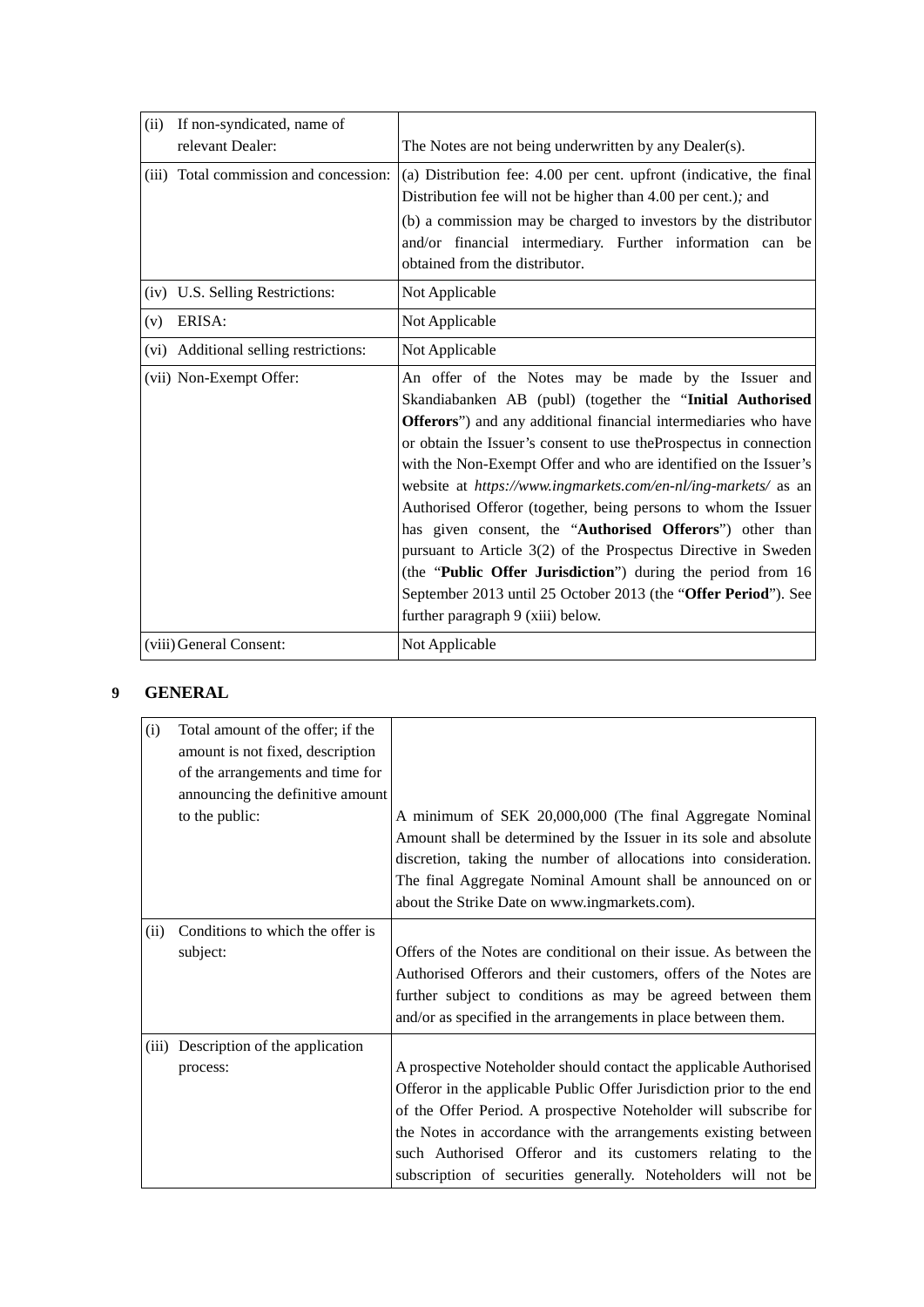|     |                                                                                                                                                                                              | required to enter into any contractual arrangements directly with<br>the Issuer in connection with the subscription of the Notes.                                                                                                                                                                                                                                                                                                                                                                                   |
|-----|----------------------------------------------------------------------------------------------------------------------------------------------------------------------------------------------|---------------------------------------------------------------------------------------------------------------------------------------------------------------------------------------------------------------------------------------------------------------------------------------------------------------------------------------------------------------------------------------------------------------------------------------------------------------------------------------------------------------------|
|     | (iv) Description of possibility to<br>reduce subscriptions:                                                                                                                                  | Investors may not be allocated all of the Notes for which they<br>apply. The offering may, at the discretion of the Issuer, be<br>cancelled at any time prior to the Issue Date.                                                                                                                                                                                                                                                                                                                                    |
| (v) | Manner for refunding excess<br>amount paid by applicants:                                                                                                                                    | Not Applicable                                                                                                                                                                                                                                                                                                                                                                                                                                                                                                      |
|     | (vi) Minimum and/or maximum<br>amount of application:                                                                                                                                        | Not Applicable                                                                                                                                                                                                                                                                                                                                                                                                                                                                                                      |
|     | (vii) Method and time limit for paying<br>up the securities and for delivery<br>of the Notes:                                                                                                | Investors will be notified by the relevant Authorised Offeror of<br>their allocations of Notes and the settlement arrangements in<br>respect thereof. The Notes will be issued on the Issue Date against<br>payment to the Issuer of the net subscription moneys.                                                                                                                                                                                                                                                   |
|     | (viii) Manner and date on which<br>public:                                                                                                                                                   | results of the offer are to be made Investors will be notified by the Issuer or any applicable financial<br>intermediary of their allocations of Notes and the settlement<br>procedures in respect thereof on or around the Strike Date.                                                                                                                                                                                                                                                                            |
|     | (ix) Procedure for exercise of any<br>right of pre-emption, the<br>negotiability of subscription<br>rights and the treatment of<br>subscription rights not exercised:                        | The terms of the Public Offer do not provide for a procedure for<br>the exercise of any right of pre-emption or negotiability of<br>subscription rights.                                                                                                                                                                                                                                                                                                                                                            |
| (x) | Categories of potential investors<br>to which the Notes are offered<br>and whether tranche(s) have been<br>reserved for certain countries.                                                   | Offers may be made by the Authorised Offerors in the Public Offer<br>Jurisdiction to any person during the Offer Period. In other<br>European Economic Area countries and in all jurisdictions<br>(including the Public Offer Jurisdiction) outside of the Offer<br>Period, offers will only be made by the Issuer pursuant to an<br>exemption under the Prospectus Directive, as implemented in such<br>countries. All offers of the Notes will be made in compliance with<br>all applicable laws and regulations. |
|     | (xi) Process for notification to<br>applicants of the amount allotted<br>and the indication whether<br>dealing may begin before<br>notification is made:<br>(xii) Amount of any expenses and | A prospective Noteholder may not be allocated all of the Notes for<br>which they apply during the Offer Period.                                                                                                                                                                                                                                                                                                                                                                                                     |
|     |                                                                                                                                                                                              |                                                                                                                                                                                                                                                                                                                                                                                                                                                                                                                     |